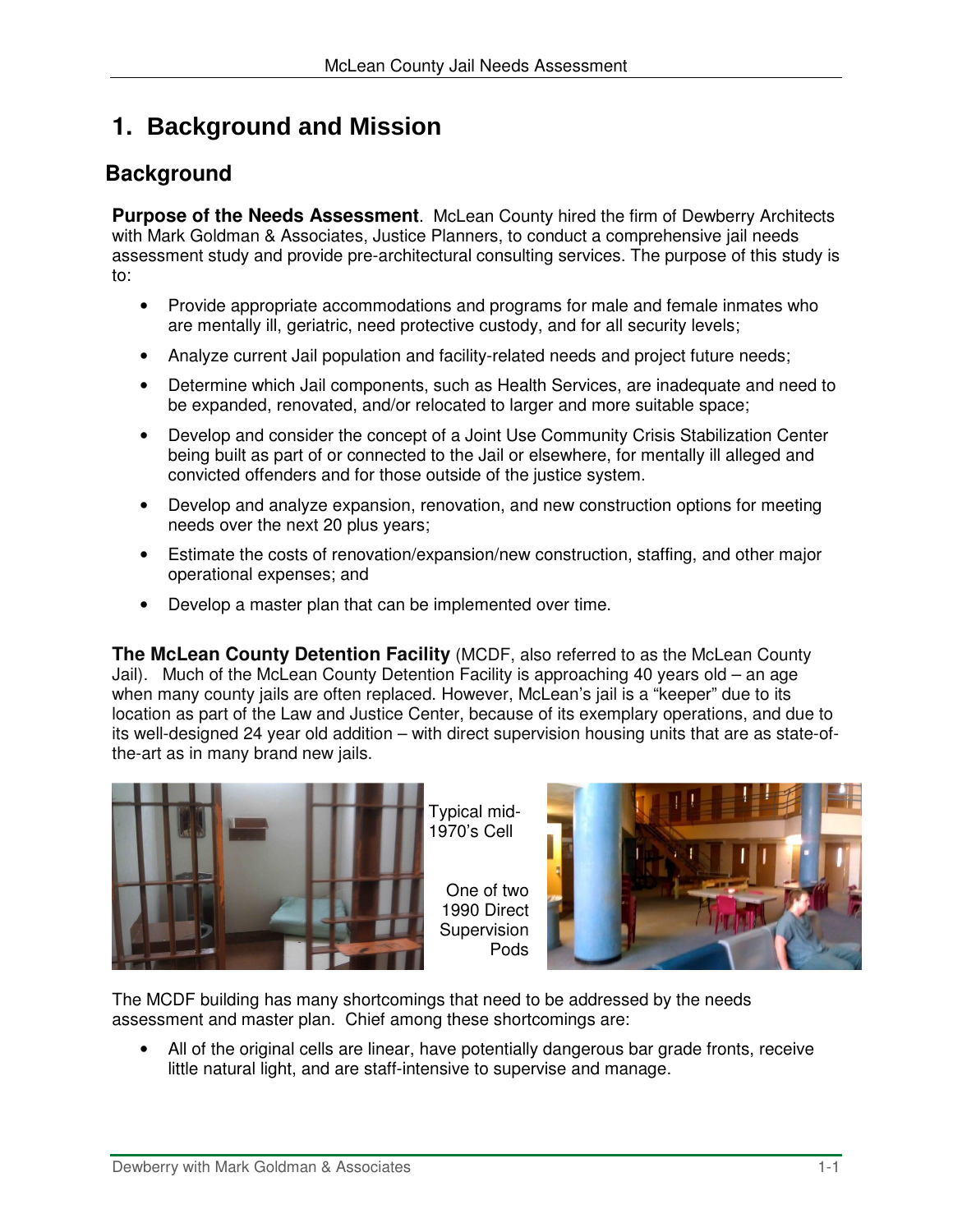There are no appropriate housing units for the ever increasing number of Mentally Ill inmates; consequently many of them are housed in Booking and throughout the Jail, which negatively impacts the operations of both Booking and Mental Health, exacerbating safety, supervision, and security challenges.



A particular concern for the study and master plan is the rising population of mentally ill inmates. Similar to most other counties, the number and percentages of mentally ill inmates has been rising drastically. The problem is exacerbated by the fact that there are too few non-custody and post-release options for the mentally ill, and consequently many mentally ill inmates are frequent recidivists.

- Housing for Females, the increasing number of geriatric and physically ill inmates, and for those who need to be in Protective Custody and Segregation is in linear cells and is insufficient and inappropriate.
- Physical limitations and conditions of the older portions of the MCDF are significant. Housing Mentally Ill inmates in Booking cells and accommodating the Mentally Ill, Females, those who need Protective Custody, and others in the linear cells is counter to the "Protection from Harm" mandate.
- As noted in chapter 5 of this report, "existing building systems are stretched to their max."
- Most components were designed for fewer inmates and need more space -- and this space needs to better supports functions, security, safety, staff, and inmates. These components include Health Services, Mental Health, Food Services, Booking, Inmate Services, Programs, Administration, and Staff Support.

## **Mission, Assumptions & Criteria for Expanded Jail**

## **Mission Statement for the Expanded & Renovated McLean County Jail**

The mission of the McLean County Jail Needs Assessment is to plan for a facility that provides for the security and safety of the community, Jail staff and detainees, appropriate housing and constitutional care for all categories of alleged and convicted offenders, including those with special needs, that is cost and staff efficient, and that aims for successful reintegration of detainees upon release.

## **Operational Objectives for the Expanded & Renovated McLean County Jail**

Operational Objectives Regarding Safety & Security

• Provide for the safety and security of inmates, staff, visitors, and the public.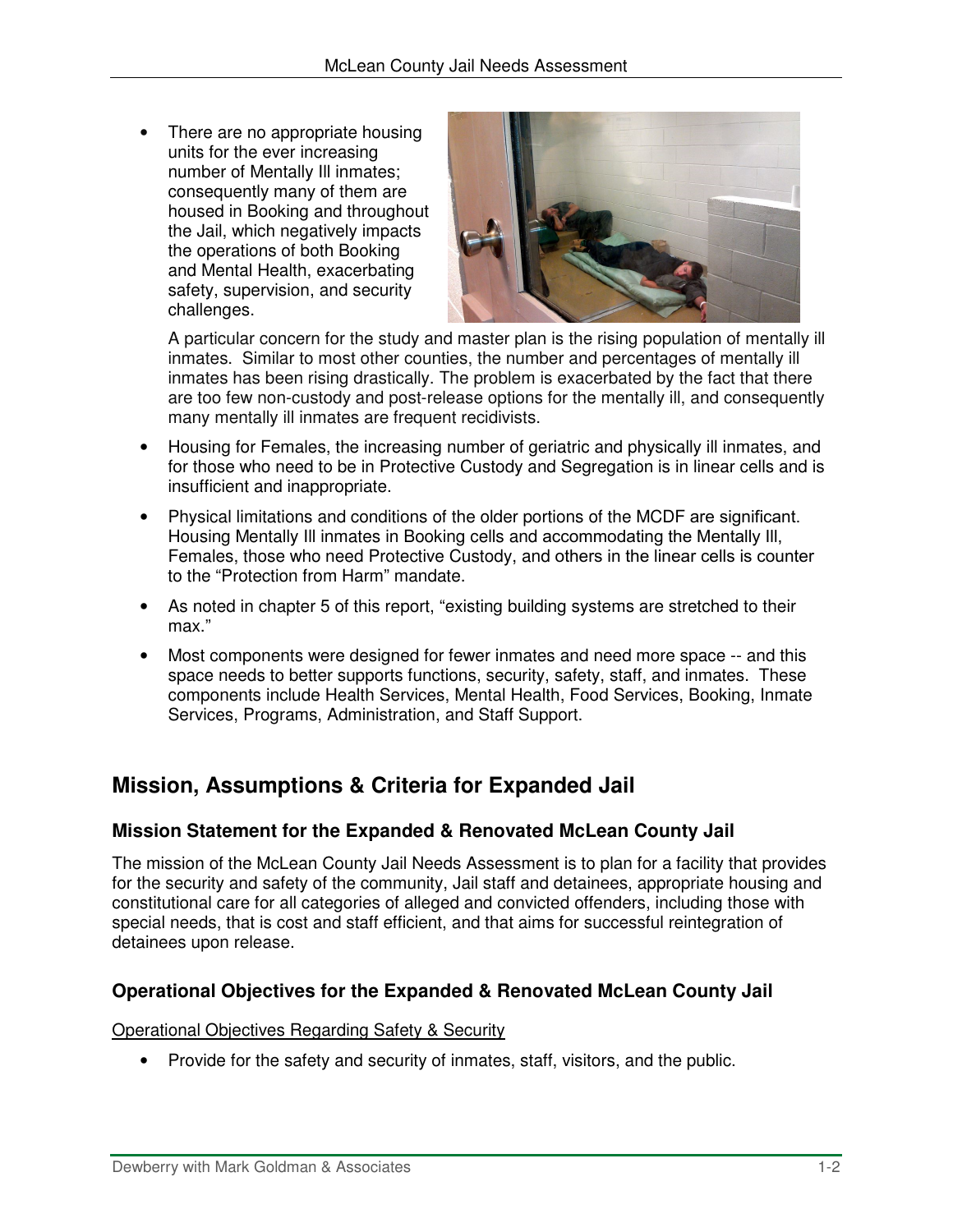#### Operational Objectives Regarding Detainee Management

- Support best practices including the direct supervision of detainees, proactive inmate management, and staff-inmate communications.
- Improve the ability to classify inmates including the mentally ill, females, and other populations -- and place them in appropriate housing units.
- Improve cross-gender inmate management.

#### Operational Objectives Regarding Detainees

- Address the special needs of detainees.
- Limit placement in the Jail to those who need to be there.

#### Operational Objectives Regarding Programs & Services

- Support educational, vocational, self-help and other programs that are designed to enhance the skills of offenders in order to reduce recidivism, promote rehabilitation, and encourage successful community reintegration.
- Accommodate gender specific programming.
- Promote positive family and community support for detainees.
- Accommodate other programs that may be added in the future.
- Improve Mental Health Services in the Jail.
- Centralize certain services including Mental Health, Physical Health, and Food Services.

#### Operational Objectives Regarding Staff

- Facilitate the training and well-being of staff.
- Optimize staffing (efficient without compromising functions or safety and security).

#### Operational Objectives Regarding Costs

• Facilitate operational cost efficiencies in staffing, maintenance, energy, and utilities.

#### Operational Objectives Regarding the Public & Other Entities

- Promote interagency cooperation and communications, and positive working relationships (including with Mental Health providers).
- Communicate with the public to promote awareness and support.

#### Operational Objectives Regarding Other Operational Requirements

• Meet all American Correctional Association, National Commission of Correctional Health Care, and Illinois Department of Corrections operational standards for jails.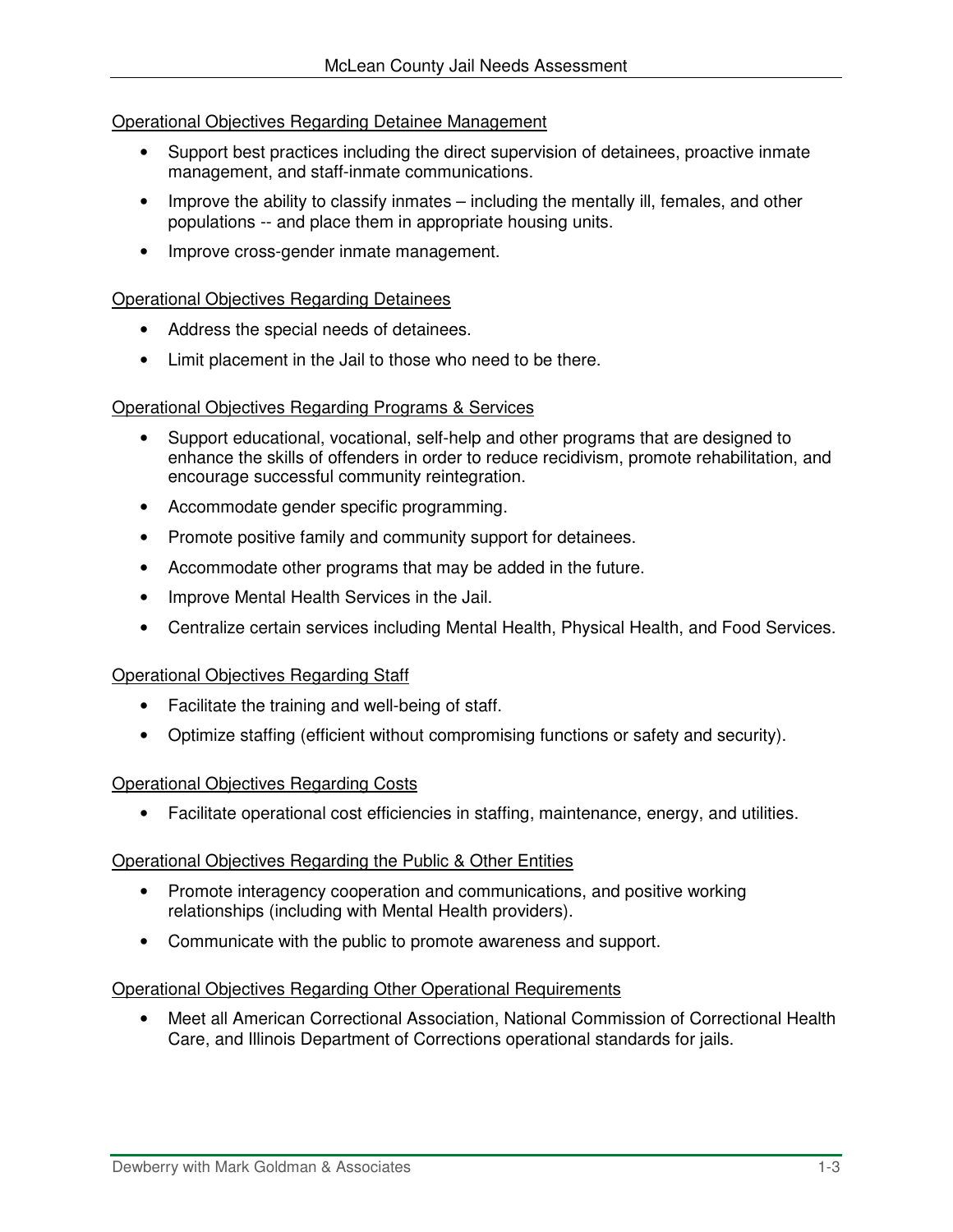### **Design Objectives for the Expanded & Renovated McLean County Jail**

Design Objectives Regarding Capacity, Detainees, & Housing

- Provide adequate capacity to house all detainees, including those with special needs, by classification category and have enough beds for most peak populations.
- Provide appropriate housing for each population and sub-population; include "hard" and "soft" cells for the gamut of mentally ill detainees.
- Provide for the physically ill and inmates with infectious diseases; include negative pressure isolation cells.

#### Design Objectives Regarding a Safe & Secure Environment

- Improve the physical environment.
- Provide for the safe and secure incarceration of alleged and convicted offenders.
- Facilitate the movement of users and logistical support in inclement weather.
- Facilitate inmate supervision and management through excellent sightlines and the layout of housing units and inmate program and work areas.
- Provide state-of-the-art security.
- Enhance the preparedness of emergency management for preventing, managing and planning for disasters.

#### Design Objectives Regarding an Environment that Supports Staff

- Provide appropriate and adequate spaces for staff to do their jobs, spaces to receive training, and spaces that promote a healthy and positive environment.
- Facilitate inter- and intra-department staff interaction.

#### Design Objectives Regarding the Site, Proximities, Other Entities & the More Distant Future

- Consider keeping the Coroner in its current location, with access from Law Enforcement. Should the Coroner relocate in the future, consider opportunities for Staff Support and Booking to expand into portions of the existing space.
- Provide for the optimal safety and security in the movement of users (detainees, jail and justice system staff, law enforcement, interagency staff, official visitors, jurors, vendors and the public), including emergency services and management.
- Provide user-friendly signage and way-finding.
- Support downtown planning and development through community-friendly architecture and aesthetics.
- Integrate expansion with the existing Jail, fostering excellent zoning, appropriate proximities and layouts, and physical relationships.
- Provide a design that facilitates flexibility for possible future expansion and changing populations.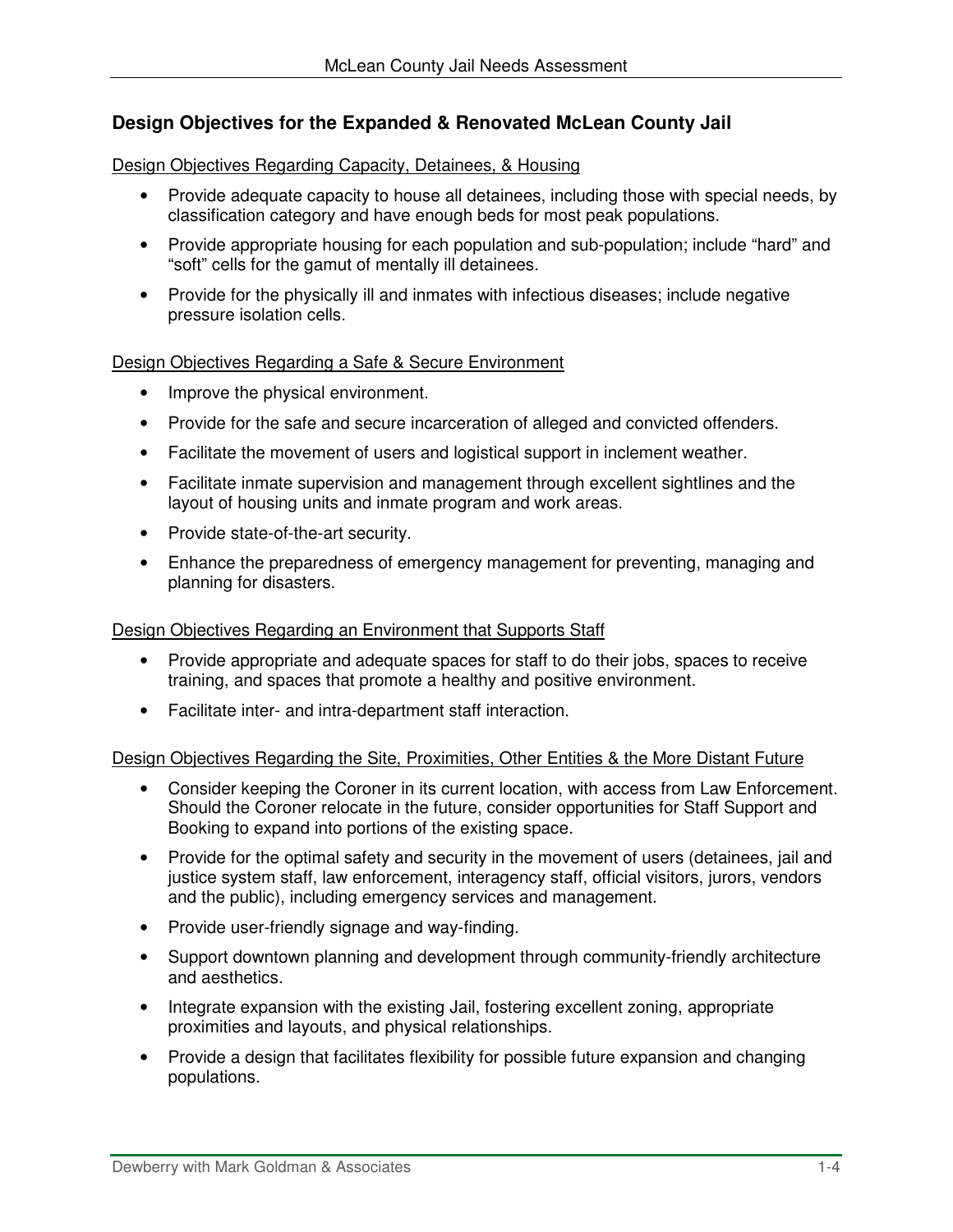- Provide a physical setting that provides opportunities for collaboration and efficient use of resources.
- Provides for easy and welcoming access to the facility by citizens.

Design Objectives Regarding Support for Services, Programs, & Operations

- Appropriately and adequately accommodate services and programs.
- Facilitate communication between detainees and their attorneys, jail staff, and other justice system staff and program providers.

Design Objectives Regarding Maintenance, Building Systems, & Technologies

- Provide for the efficient and effective use of equipment and technology.
- Plan for computerized medical and other records.
- Improve the capability for video appearances (could be in one or more spaces used for other functions).
- Address the communications, equipment and technological needs of jail custody, program, services, and medical personnel.
- Address the needs for logistical support and maintenance of the facility, while protecting the security perimeter of the Detention Facility and facilitating secure operations.
- Promote efficient and responsible use of utilities, and low maintenance costs.
- Keep maintenance outside the secure perimeter to the extent possible, and employ well tested building systems that require minimal maintenance.

#### Design Objectives Regarding Codes & Standards

• Adhere to all applicable standards and codes (ACA, AOIC, NCCHC, IL DOC).

Environment & Behavior, & Other Design Objectives

- Provide appropriate environments for each population, including the mentally ill.
- Promote positive and appropriate interactions and other behaviors, including respect, through interior design, furnishings, natural light, color, acoustical treatments, and finishes.
- Develop a design and configuration that:
	- o Promotes a sense of dignity, self-worth and integrity;
	- o Minimizes victimization and protects the privacy of victims;
	- o Inspires self-sufficiency and accountability;
	- o Signifies professionalism;
- Provide for flexibility and changes in the use of housing units, support areas, and program areas to accommodate changes in the inmate population, in inmate programs, and in services.